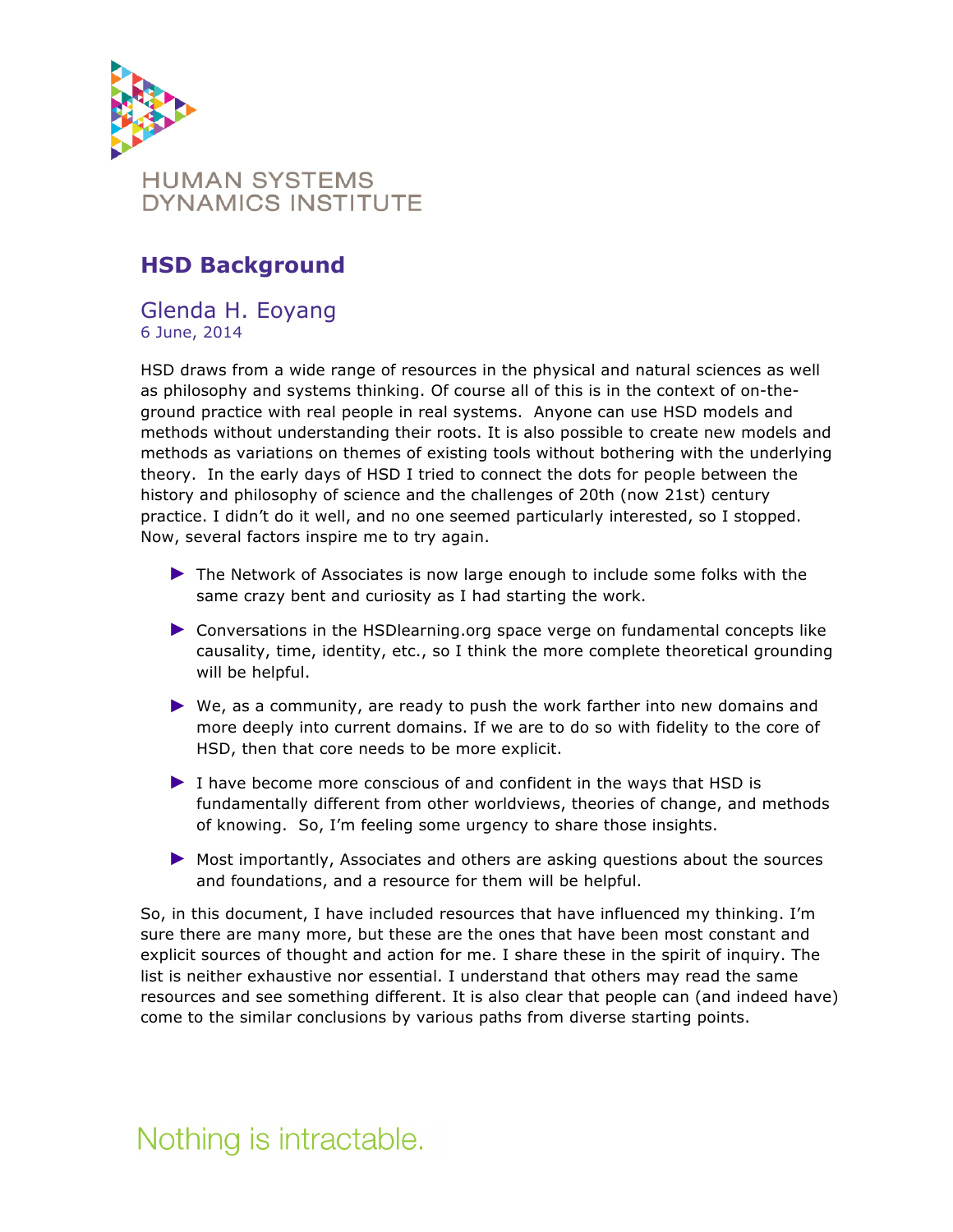Still, if you wish to follow threads of the theory and practice of HSD back through some kind of emergent evolution, these resources may be helpful. The first is a bibliography of resources that have influenced my thinking with comments that relate them back to HSD theory and practice. The second is an annotation of the "circle of sciences" that we use in HSDP to highlight the range of scientific influences on complexity and on HSD.

A recorded webinar works through the basic HSD assumptions of worldview, theory of change, and inquiry approach. You can view it at http://hsdinstitute.adobeconnect.com/p7megi4bsug/

and see the slides at https://www.dropbox.com/s/g5bdrdkeq1jjnva/Cohort%20Call%2021MAY14%20v2.ppt.

I welcome our ongoing dialogue.

Glenda 6JUN14



HSD Bibliography and Circle of Sciences 16MAY16 Page 2 of 11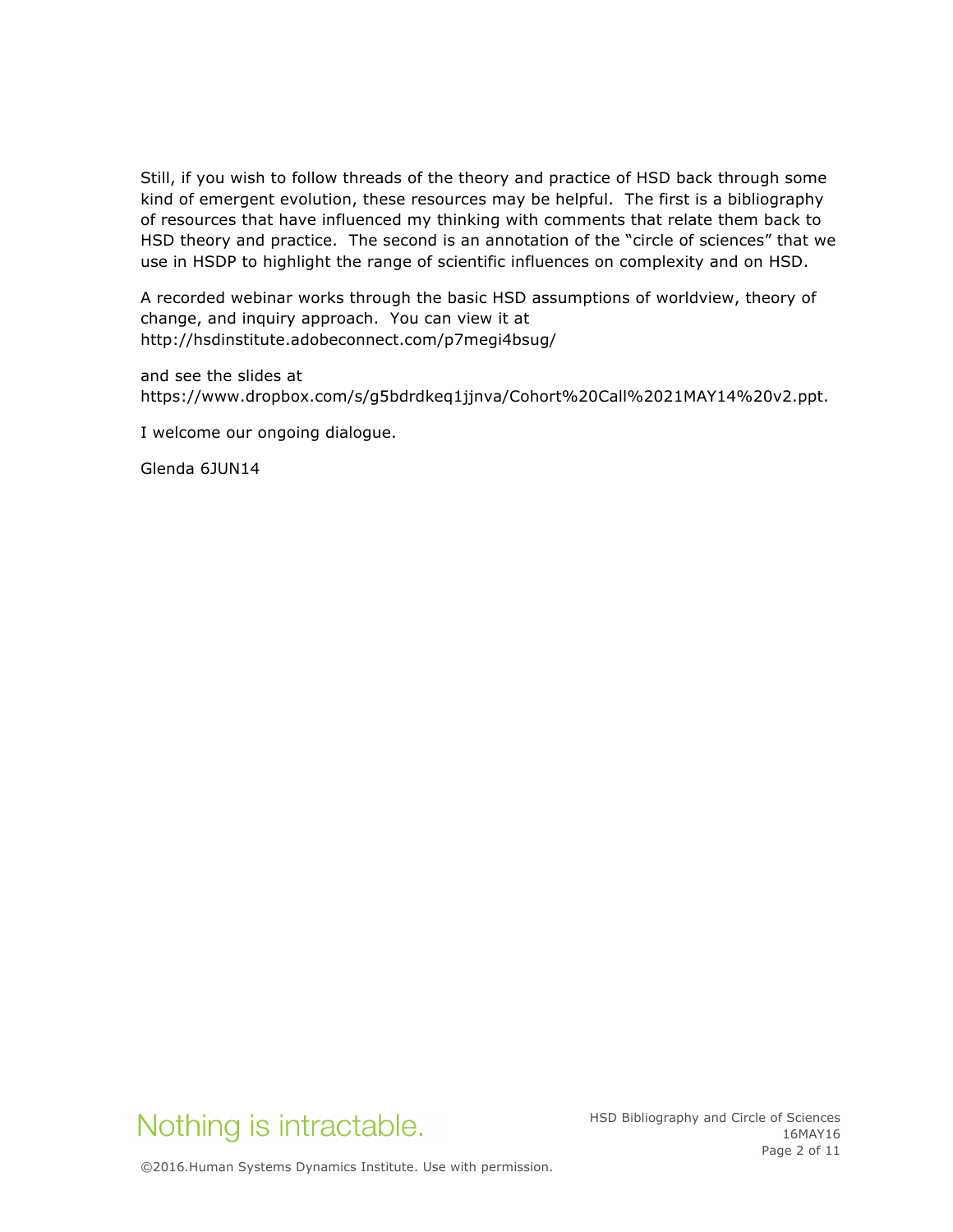

## **HSD Bibliography**

Bak, P. (1996). How nature works: The science of self-organized criticality. New York, NY, USA: Copernicus.

*This is a clear and compelling description of self-organized criticality. Bak gives an explanation based on accumulation and release of tension, which informed our definition of three kinds of change and the HSD theory of change.* 

Brann, E. T., Kalkavage, P., & Salem, E. (1996). Plato's Sophist, or, The professor of wisdom. Newburyport, MA: Focus Pub./R. Pullins.

*This dialogue focuses on the essential role of difference in human experience of both knowing and being.*

Briggs, J., & Peat, F. D. (1989). Turbulent mirror: An illustrated guide to chaos theory and the science of wholeness. New York: Harper & Row.

*This provides a wonderful description of many fundamental ideas of chaos theory. It is the best description I am aware of that explains what attractor patterns are, how they show up in nature, and how they are computed from time series data.* 

Cohen, J., & Stewart, I. (1994). The collapse of chaos: Discovering simplicity in a complex world. New York: Viking.

*Jack Cohen is a reproductive biologist and Ian Stewart is a mathematician. Together they try to shine a light on the underlying phenomena of chaos theory.* 

Dooley, K. (1997). "A complex adaptive systems model of organization change." Nonlinear Dynamics, Psychology, and the Life Sciences, 1: 69-97.

*This is where the HSD definition of complex adaptive system (CAS) is drawn from.* 

Nothing is intractable.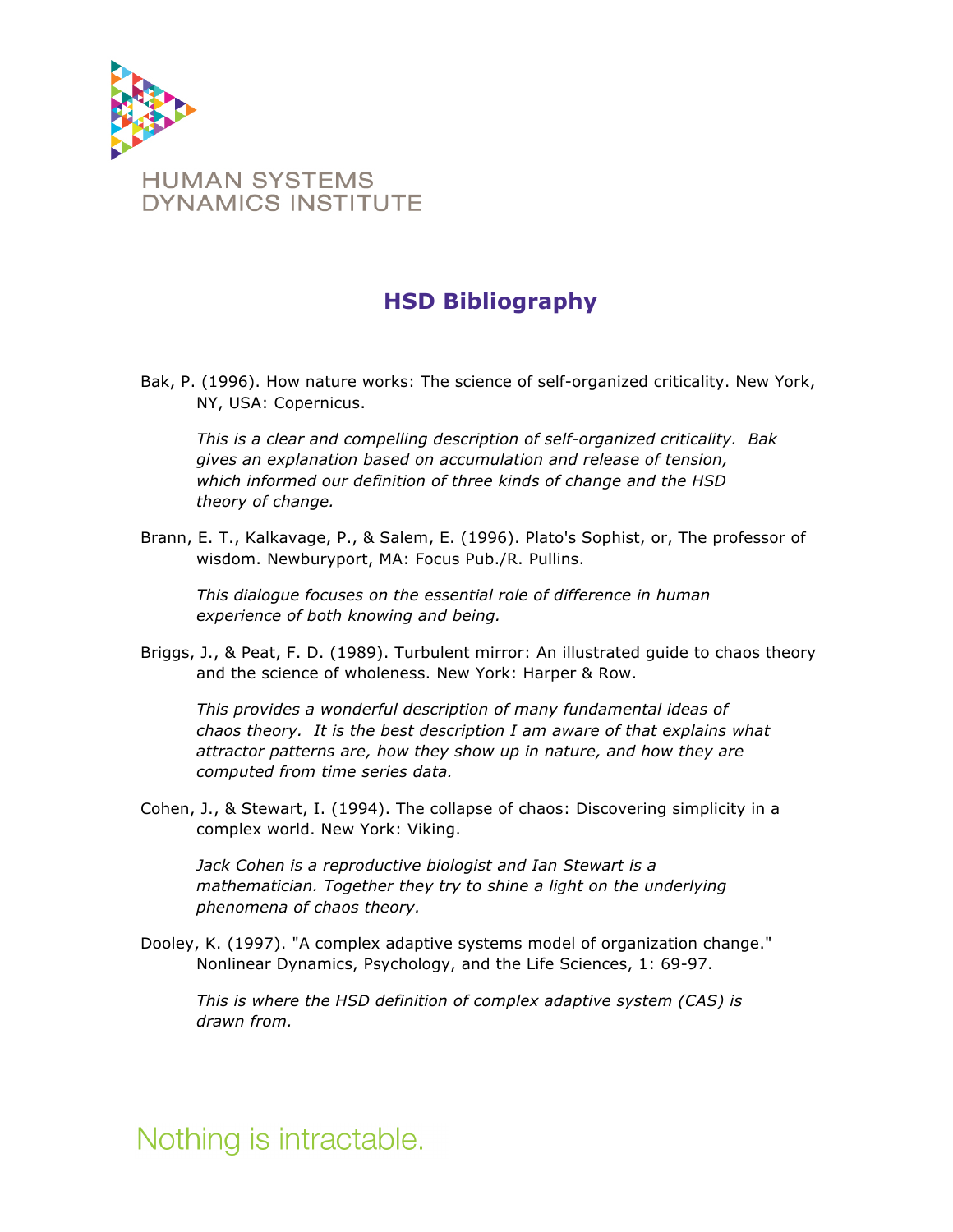Eoyang, G. (2001). Conditions for Self-Organizing in Human Systems. Unpublished doctoral dissertation. The Union Institute and University.

*This is available online (http://www.hsdinstitute.org/about-hsd/drglenda/glendaeoyang-dissertation.pdf) and includes the initial logic of and evidence for the CDE Model.* 

Eoygan, G. (1998). Coping with chaos: Seven simple tools. Lagumo Press.

*In this early book, Eoyang uses metaphors and recognized phenomena from complexit and chaos science to apply them as tools in organization challenges and opportunities.* 

Eoyang, G., Holladay, R. (2013). Adaptive action: Leveraging uncertainty in our organization. Stanford University Press.

*This is a deep and detailed explanation of how HSD helps see, understand and influence patterns in complex adaptive systems. It shares stories of practitioners who use HSD in their personal, public, and professional lives.* 

Galilei, G., Crew, H., & Salvio, A. D. (1933). Dialogues concerning two new sciences. New York: Macmillan.

*This dialogue at the edge of a new science brings together the old theory paradigm of Aristotle, new practice paradigm of a builder of bridges, and an ignorant interlocutor. In a shared inquiry they explore things that are known in practice and not fathomable in accepted theory. The argument about infinity is particularly compelling.* 

Gleick, J. (1987). Chaos: Making a new science. New York, NY, U.S.A.: Viking.

*This was my introduction to chaos science. Here I met the ideas for the first time, and the metaphorical connections were obvious with my experience in business, consulting, teaching and facilitation.* 

Goldstein, J. (1994). The unshackled organization: Facing the challenge of unpredictability through spontaneous reorganization. Portland, Or.: Productivity Press.

*Jeff gives a clear, concrete, powerful application of complexity and chaos metaphors to some common challenges for people and organizations.*

## Nothing is intractable.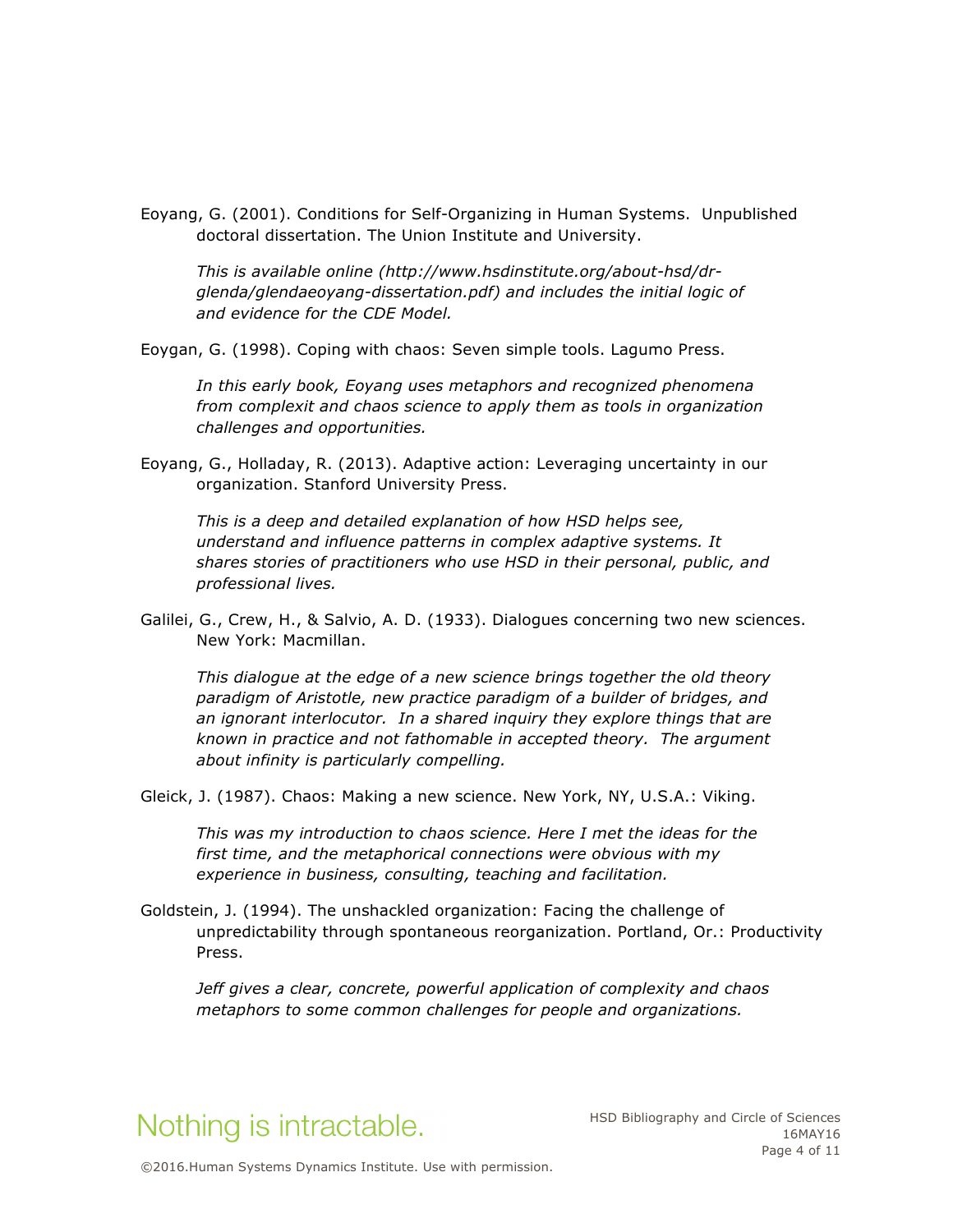Holladay, R., Quade, K. (2008). Influencing patterns for change: A human systems dynamics primer for leaders. CreateSpace Publishing Platform.

*This primer offers a foundational understanding of HSD as a tool for Leaders at any scale in a system.*

Holladay, R., Tytel, M. (2011) Simple rules: Radical inquiry into self. Gold Canyon Press.

*This application of HSD in personal reflection and growth offers a model/method that supports deep reflection and planning at all scales of a system.* 

Kelly, K. (1994). Out of control: The rise of neo-biological civilization. Reading, MA: Addison-Wesley.

*This is a great collection of short pieces about many different natural systems that demonstrate chaotic or complex behavior. The stories are exciting, and the principles are clear.* 

Olson, E., Eoyang, G. (2001) Facilitating Organization Change: Lessons from Complexity Science. Jossey-Bass/Pfeifer.

*In this ground-breaking book Olson and Eoyang offer the first published presentation of the Eoyang CDE model and its potential for changing how people understand organization change.*

Patterson, L., Holladay, R., Eoyang, G. (2013). Radical rules for schools: Adaptive action for complex change. HSD Institute Press.

*This applies HSD in the challenges of school reform in the US, recommending a short list of Simple Rules that can change current patterns to support teaching and learning.* 

Poole, M.S., Van de Ven, A., Dooley, K. & Holmes, M. (2000). Organizational Change and Innovation Processes: Theory and Methods for Research. Oxford: Oxford University Press.

*This group reviewed hundreds of journal articles on change in human systems and discovered some basic categories to inform research and practice.* 

## Nothing is intractable.

HSD Bibliography and Circle of Sciences 16MAY16 Page 5 of 11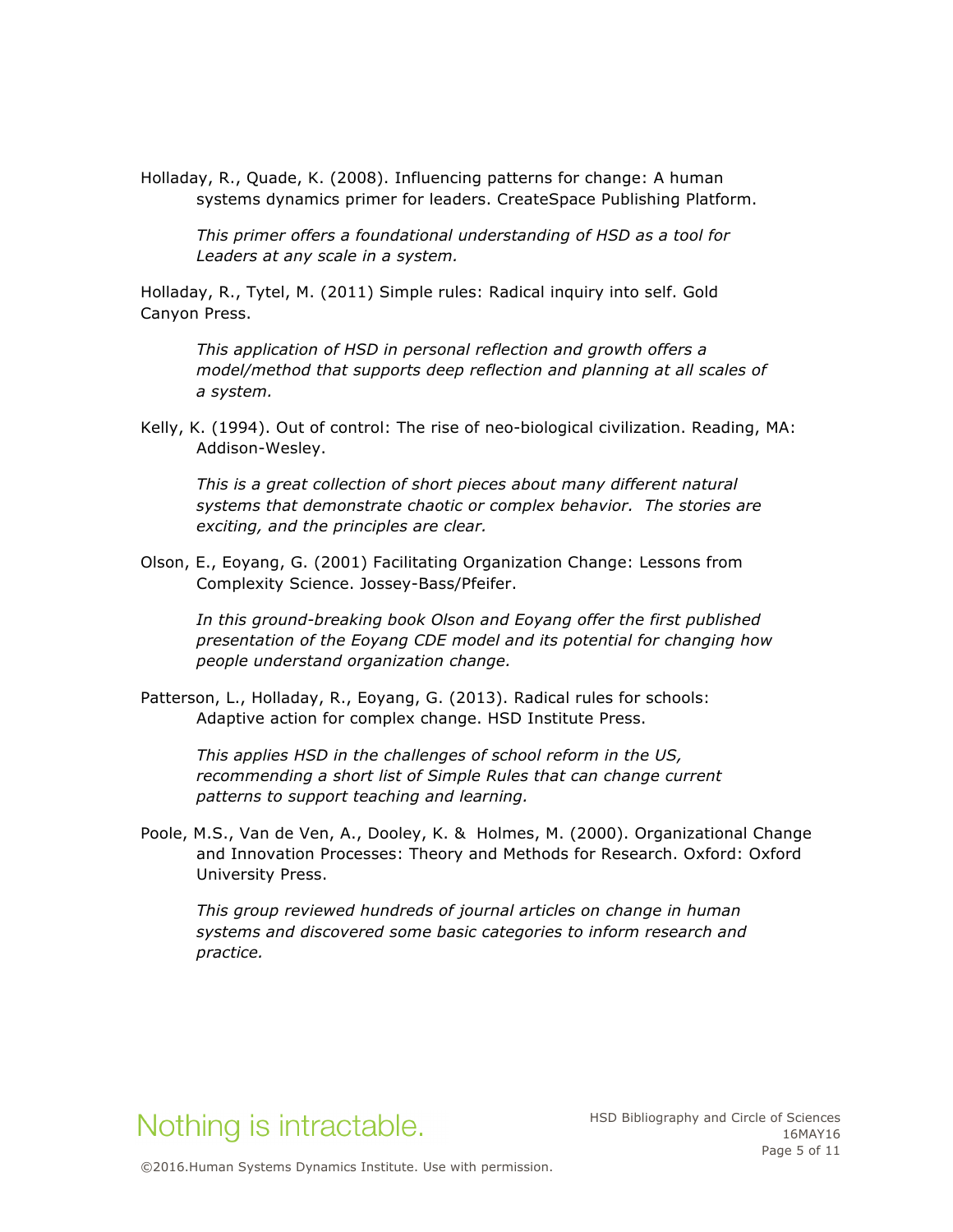Prigogine, I. & Stengers, I. (1984). Order out of chaos: Man's new dialogue with nature. Toronto: Bantam Books.

*They begin with a brief history of science and make a compelling case for the necessity of a self-organizing science. Dissipative structures, irreversible time, and the concept of far-from-equilibrium dynamics are drawn from here.* 

Quade, K. Holladay, R. (2010). Dynamical leadership: Building adaptive capacity for uncertain times. Gold Canyon Press.

*In this book for leaders, HSD offers an explanation of how leaders can see, understand, and influence change across a landscape of difference.* 

Waldrop, M. M. (1992). Complexity: The emerging science at the edge of order and chaos. New York: Simon & Schuster.

*Two books entitled Complexity came out at almost the same time in 1992. This one, my favorite, uses examples from physics and mathematics to introduce the basic relationships and phenomena of complexity and chaos.* 

Weick, K. E. (1969). The social psychology of organizing. Reading, MA: Addison-Wesley Pub.

*Weick lays out a theory of action that begins with tension and ends with new structures. While it pre-dated much of the work in chaos and complexity, it is quite close to the foundations of HSD.* 

Zimmerman, B., Lindberg, C., & Plsek, P. E. (1998). Edgeware: Insights from complexity science for health care leaders. Irving, TX: VHA.

*This group, working through the Plexus Institute, collected many different models and methods and brought them together in a simple and accessible form. This approach has continued and is now recognized as "liberating structures."*

## Nothing is intractable.

HSD Bibliography and Circle of Sciences 16MAY16 Page 6 of 11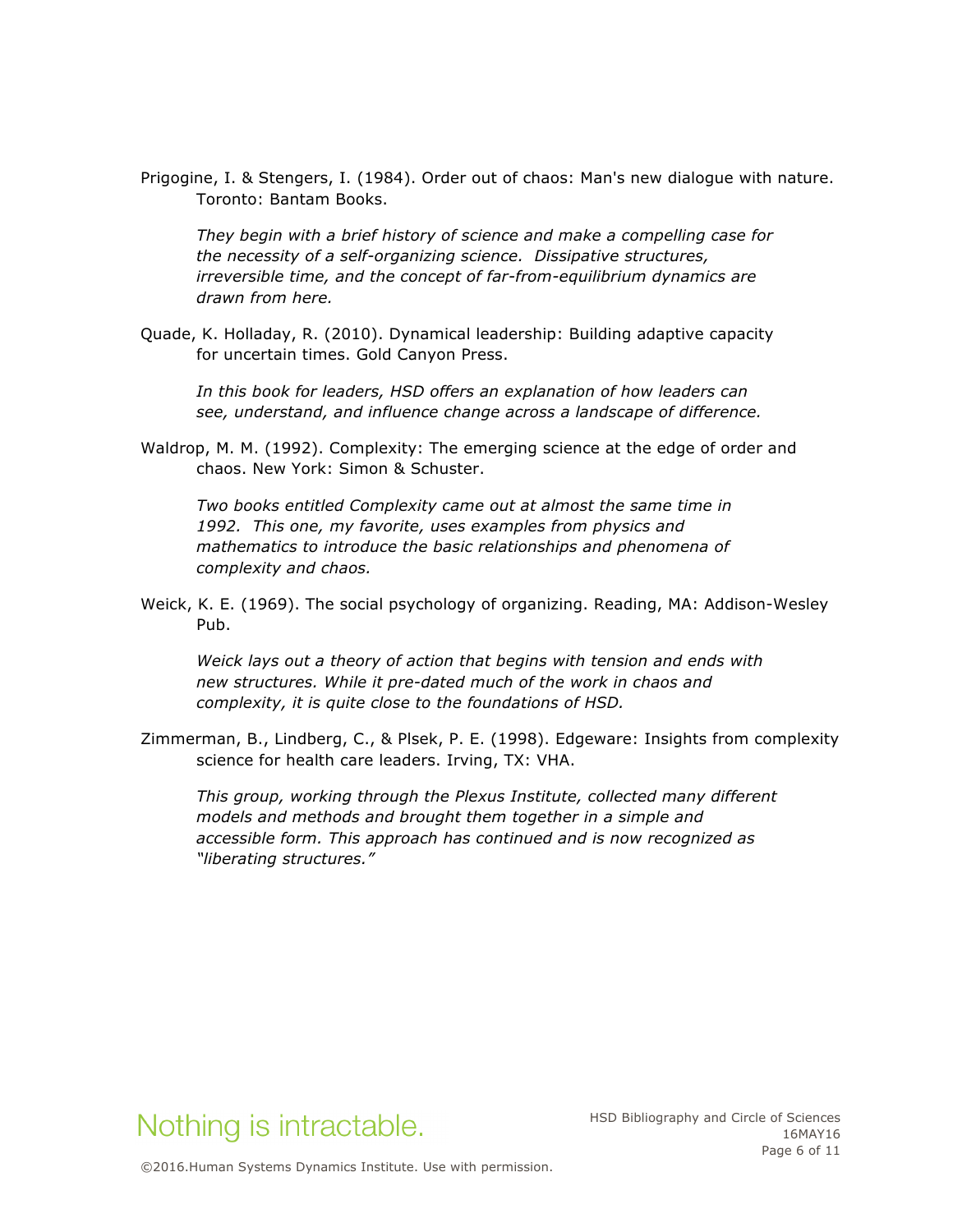

## **Circle of Sciences**

Influences that continue to shape the field of theory and practice

### *Autopoiesis*

*(http://www.oikos.org/mariotti.htm)* 

► Maturana & Varela

Autopoiesis comes from Greek "self-made." Maturana and Varela see this as the primary distinction between living and non-living things. From their concept of self-organizing systems emerges an understanding of enactive cognition. In HSD we use these ideas to talk about self-organizing and, in particular, the significance of the container in influencing self-organizing dynamics.

## *Catastrophe Theory*

*(http://home.swipnet.se/~w48087/faglar/materialmapp/teorimapp/ekt1. html***)**

#### ► **Rene Thom**

Discontinuous change is represented mathematically by characteristic manifolds in space/time. As the number of relevant dimensions increases, the descriptive shapes become increasingly difficult to represent physically. In HSD we use Catastrophe Theory to consider dynamics of high dimension systems. Though movement in high dimension space can be patterned and recognizable, it cannot be predicted moment to moment, and the patterns cannot be described easily with a two- or three-dimensional model.

## *Cellular Automata*

*(http://mathworld.wolfram.com/ElementaryCellularAutomaton.html)*

► Stephen Wolfram

A cellular automaton is a very simple computer simulation that can generate complex and unpredictable patterns. It is one example of simple rules driving local behavior that generates systemic patterns. The cellular automaton is the simplest and most studied example of simple rules in action. In HSD we use the simple behavior of rule-based simulation models to think about the complex behavior of human systems.

## Nothing is intractable.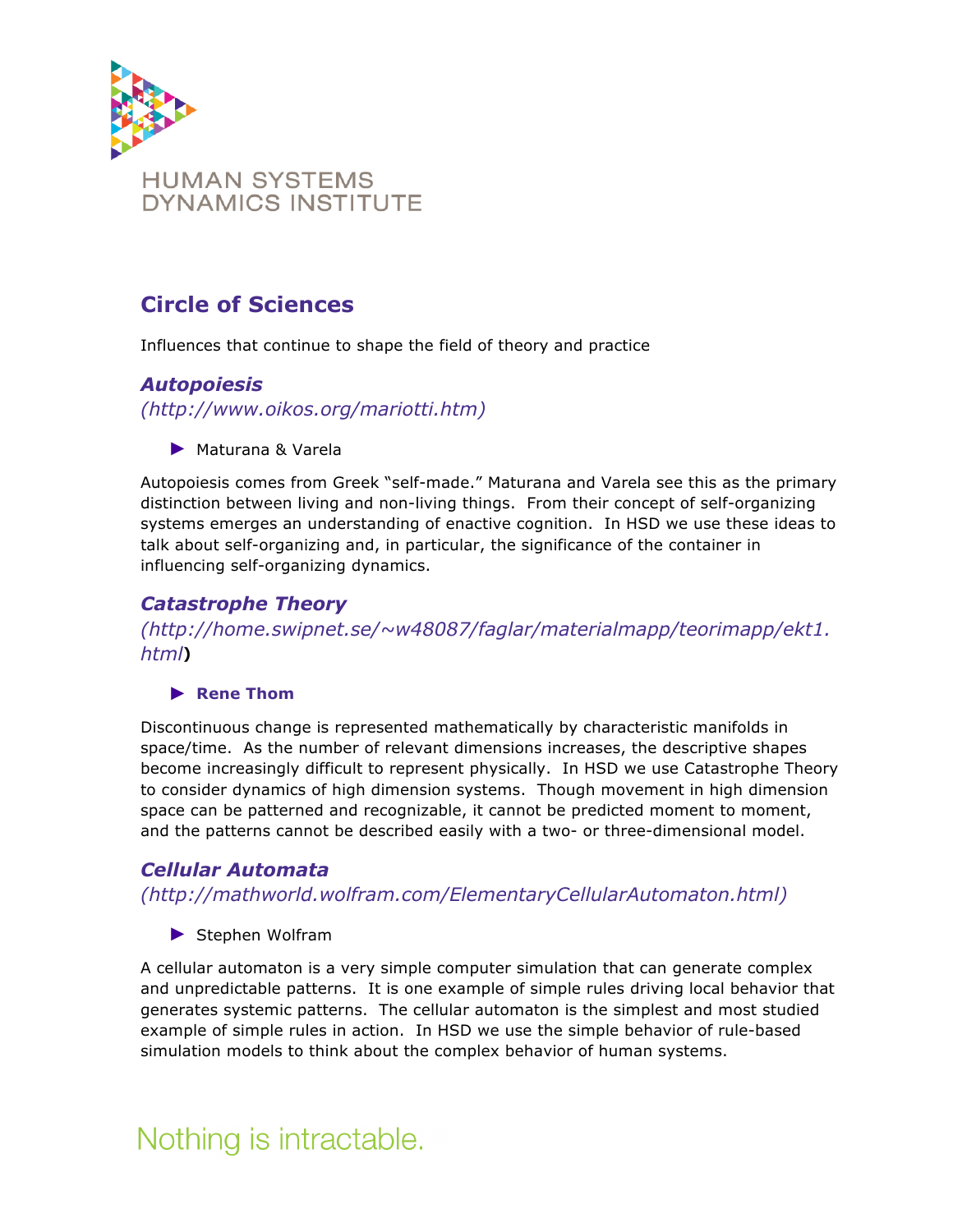## *Complex Adaptive System*

*(http://en.wikipedia.org/wiki/Complex\_adaptive\_system)*

► John Holland

Collection of agents free to act in unpredictable ways, and their interactions generate system-wide patterns. Sometimes called self-organizing systems. The CDE Conditions for Self-Organizing were initially drawn from this field and confirmed in others.

## *Deterministic Chaos Theory (*http://en.wikipedia.org/wiki/Chaos\_theory)

► Edward Norton Lorenz

Even simple and deterministic initial conditions can, under certain circumstances and in certain relationships, generate behavior that is unpredictable. Strange attractor patterns and butterfly effects come from this discipline. In HSD we often refer to uncertainty that emerges, even when initial conditions are well known.

#### *Dissipative Structures*

*(http://en.wikipedia.org/wiki/Dissipative\_system)*

► Ilya Prigogine

Counter to Newtonian assumption that order always tends to disorder, order can sometimes arise "spontaneously." In a branch of thermodynamics, a system pushed far from equilibrium reorganizes itself and dissipates accumulated entropy (disorder). The emergent patterns in complex systems that we discuss in HSD function as dissipative structures, for example innovation, teaming, trust, crowd behavior, and employee engagement.

### *Dynamical Networks*

#### *(*http://en.wikipedia.org/wiki/Dissipative\_system)

► Albert-Laszlo Barabasi

Traditional networks include nodes and connections. Dynamical network theory considers how dependencies within and between networks can shift the nature, structure, and function of networks in a self-organizing way. HSD uses dynamical networks to inform our own management and organization decision making and to support clients in designing and implementing organizational change.

# Nothing is intractable.

HSD Bibliography and Circle of Sciences 16MAY16 Page 8 of 11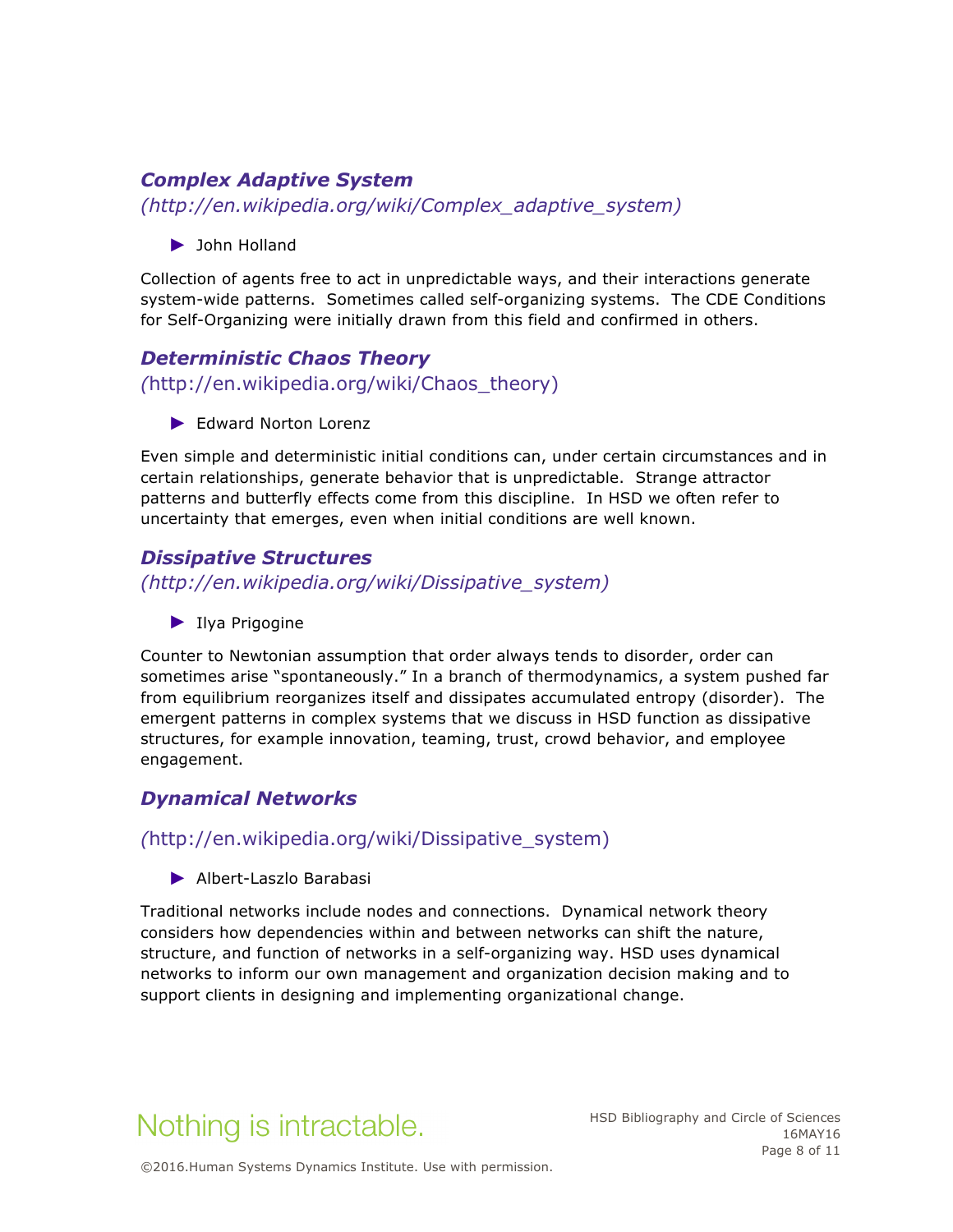### *Emergent Evolution*

*(http://stephenjaygould.org/)*

► Stephen Jay Gould

Evolution can be seen as burst of creative process between periods of minimal change. Gould described this process as punctuated evolution and explored how complex, nonlinear dynamics were at work to set conditions for such a discontinuous process. In HSD we consider a similar phenomenon when we talk about dynamical change.

## *Fractals*

*(http://www.coolmath.com/fractals/gallery.htm)*

► Benoit Mandelbrot

When simple, nonlinear equations are solved repeatedly and the stability of the results plotted on a complex number plane, patterns are generated that are 1) self-similar across scales; 2) complicated but coherent; 3) never repeating; 4) really, really beautiful. In HSD we use the idea of iterative processes to generate coherent and quite diverse structures in human systems.

## *nK Landscapes*

*(http://en.wikipedia.org/wiki/NK\_model)*

► Stuart Kauffman

Computer simulation model of network where the number of nodes and connections among them determine the stability and variability of the space. Used to model fitness and evolution of biological agents under various conditions. Sometimes they are called fitness landscapes, and the various states can be seen as parallel to the zones of the HSD Landscape Diagram.

## *Self-Organized Criticality*

*(http://en.wikipedia.org/wiki/Self-organized\_criticality)*

► Per Bak

Studying sandpiles, Per Bak identified a mathematical relationship among the numbers, sizes, and frequencies of avalanche events. This relationship is a constant across discontinuous changes in many kinds of systems—both living and nonliving. He explained the phenomenon in terms of accumulating and releasing tension within or beyond a particular system boundary. This principle sets the groundwork for the HSD paradigm shift of dynamical change.

# Nothing is intractable.

HSD Bibliography and Circle of Sciences 16MAY16 Page 9 of 11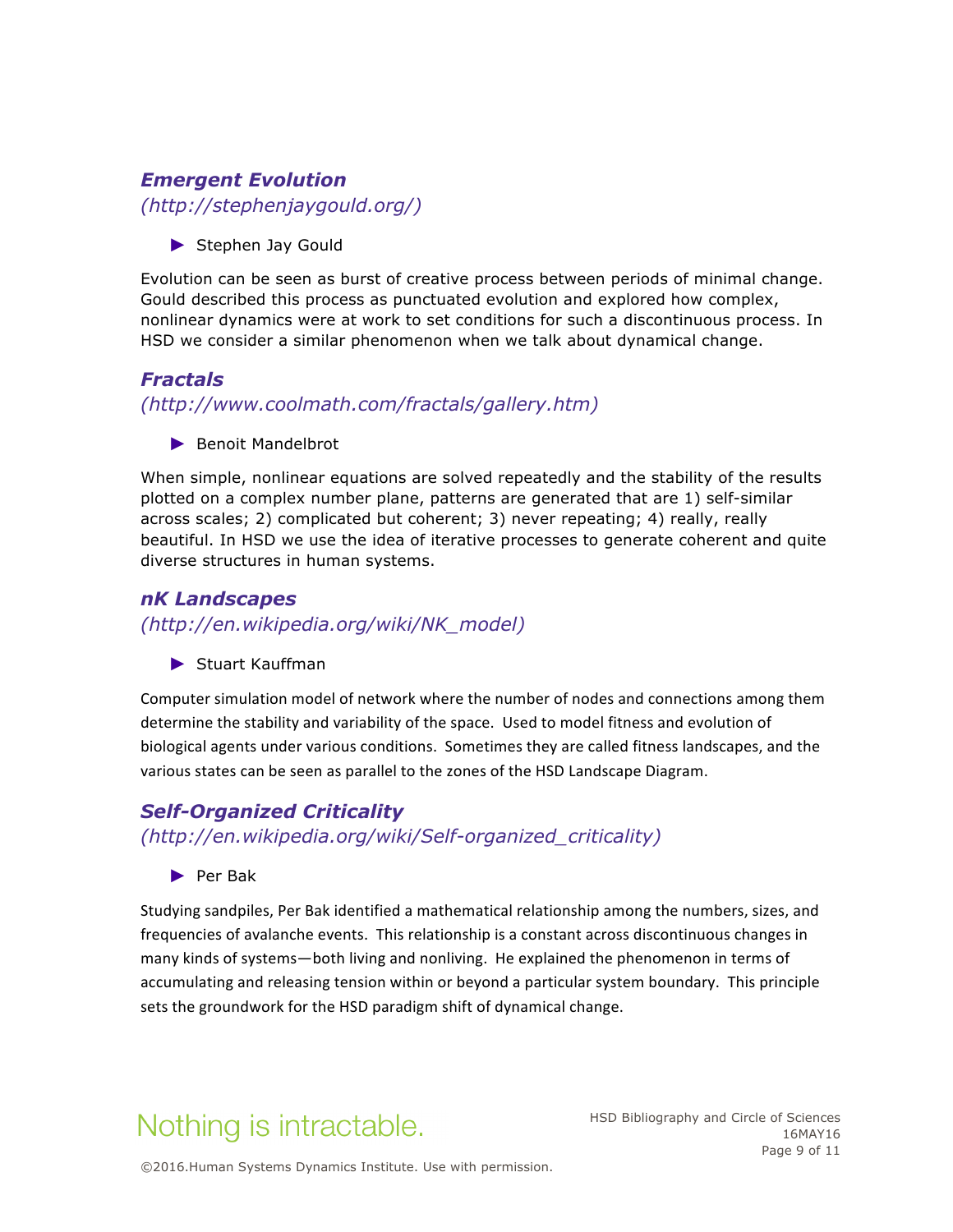## *Synergetics*

*(http://en.wikipedia.org/wiki/Synergetics\_(Fuller))*

► Buckminster Fuller

Coherent patterns emerge at a systemic level from complex interactions of constituent systems. This study was used in early research and design for laser technologies. Relationships among the parts that influence emergent patterns are called order parameters. Influence of the pattern on the parts of the system are called control parameters. The self-organizing image in HSD is related to these dynamics. 

### *Systems Dynamics*

*(http://www.systemdynamics.org/what\_is\_system\_dynamics.html)*

► Jay Forrester

System interdependencies modeled as a combination of stocks and flows, showing an accumulation of some relevant variable and the influence of variables on each other. Models can be qualitative and used to explore the underlying logic in a system or they can be represented in computer simulation models. From an HSD perspective, systems dynamics models are good representations of known differences and exchanges within a given container.



HSD Bibliography and Circle of Sciences 16MAY16 Page 10 of 11